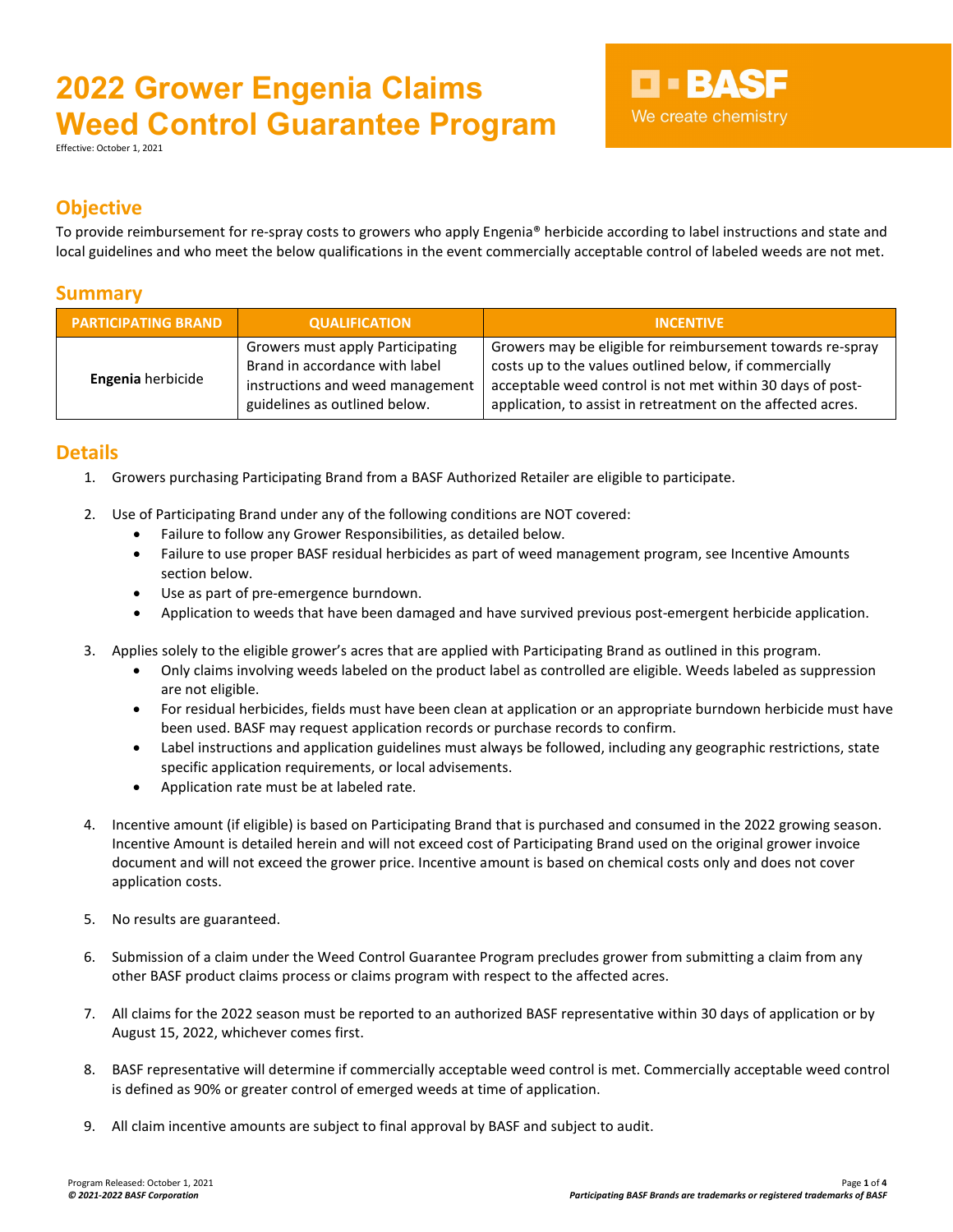Effective: October 1, 2021

- 10. This Weed Control Guarantee Program shall not replace the warranty and warranty disclaimers contained on the product label. This Weed Control Guarantee Program does not guarantee crop tolerance concerns. This program provides for a limited guarantee will only be applicable if the grower follows the responsibilities and requirements detailed in this document.
- 11. Incentive will be sent approximately 30 days after BASF approval. Checks will be made out and mailed to the BASF Authorized retailer.
- 12. Program Period is October 1, 2021 through September 30, 2022.
- 13. Effective for all states in the United States.
- 14. To be counted as valid transaction under this program, all **Engenia** herbicide applications must be made in accordance with Federal requirements. Application on soybeans must take place prior to June 30, 2022. Application on cotton must take place prior to July 31, 2022. In the event a state implements a more stringent **Engenia** herbicide application date restriction, that state restriction date will apply.

#### **Grower Responsibilities**

To qualify, the grower must comply with the following requirements:

- 15. Prior to initial application, Grower must speak with a local BASF representative or BASF Authorized Retailer for specific application requirements based on crop and environmental conditions.
- 16. Growers must demonstrate Best Management Practices (as established by the applicable state university extension services for local growing region) have been followed:
	- a. Planting date
	- b. Use in accordance with the product label
	- c. Use in a manner consistent with state and local application guidelines (including pairing with residual herbicides)
	- d. Other farming practices as established by state, local, and/or state university guidelines
- 17. Application practices required for Program qualification are:
	- a. Start with a clean field prior to planting. Control weeds prior to planting with an effective burndown herbicide or tillage to start with a clean field.
	- b. Weeds larger than 4 inches in height at time of application are NOT covered.
	- c. Use Rate: 12.8 fl. oz/a
	- d. Application volume must be at least 15GPA
- 18. Grower must notify an Authorized BASF Retailer of any potential claims within 30 days of application or by August 15, 2022, whichever occurs first and provide the authorized BASF representative an opportunity to inspect Grower's affected acres.
- 19. Each Grower's field conditions are unique. Local environmental and weed pressure conditions such as drought or temperature negatively impact product performance and level of weed control. Commercially reasonable actions and practices must be taken before full qualification for the program is met.
- 20. For any reimbursements greater than \$10,000, Grower must sign a Claim Release form before full qualification for the program is met.

D-BASF

We create chemistry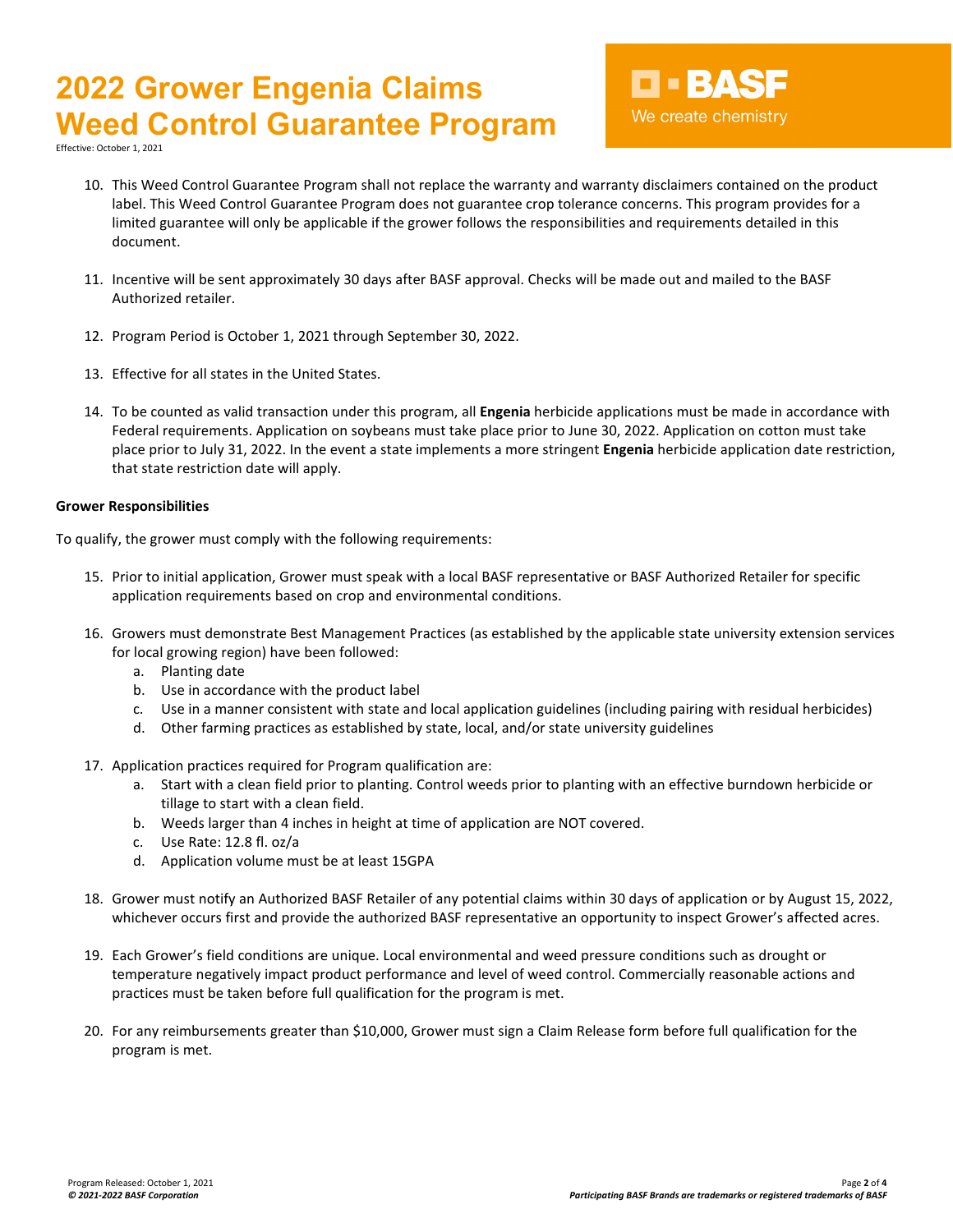Effective: October 1, 2021

### **D-BASF** We create chemistry

#### **Incentive Amounts**

- 21. The incentive amount is based on Participating Brand purchased and applied by the Grower during the Program Period. Incentive amount will not exceed the product price that the grower paid for the products as reflected on the grower's invoice documents.
- 22. Level of incentive amounts will be dependent on application practices implemented, quality of weed control program utilized and use of a BASF residual program.
- 23. Program requirements and maximum payout per acre by crop:

### **OPTIONS TIMING PROGRAM REQUIREMENTS MAXIMUM PAYOUT PER ACRE** Option 1\* PRE **Zidua® PRO** herbicide (min 4.5oz/A) Option 2<sup>\*</sup> PRE another site of action herbicide such as provided to the to **\$15.00**/A **Outlook®** herbicide (min 10oz/A) OR **Zidua® SC** herbicide (min 2.5oz/A) + **Sharpen®** herbicide (min 1oz/A) OR **Verdict®** herbicide (min 5oz/A) REQUIRED POST **Engenia** herbicide <sup>+</sup> **Outlook®** herbicide (min 10oz/A) OR **Zidua® SC** herbicide (min 2.5oz/A)

**SOYBEAN**

\*Grower must choose either Option 1 or Option 2

**COTTON**

| <b>TIMING</b>                 | <b>PROGRAM REQUIREMENTS</b>                                              | <b>MAXIMUM PAYOUT</b><br><b>PER ACRE</b> |
|-------------------------------|--------------------------------------------------------------------------|------------------------------------------|
| <b>REQUIRED</b>               | Effective residual program preplant OR                                   |                                          |
| <b>PRE</b>                    | pre-emerge incorporating brands such as Prowl H20 <sup>®</sup> herbicide | Up to \$15.00/A                          |
| <b>REQUIRED</b><br>$1st$ POST | Engenia herbicide + Outlook herbicide (min 10oz/A)*                      |                                          |
| <b>REQUIRED</b>               | Engenia herbicide OR Liberty® herbicide                                  |                                          |
| 2 <sup>nd</sup> POST          | + residual*                                                              |                                          |

\***Outlook** herbicide is required on either the first or second post application, and a BASF residual herbicide is recommended for both post applications.